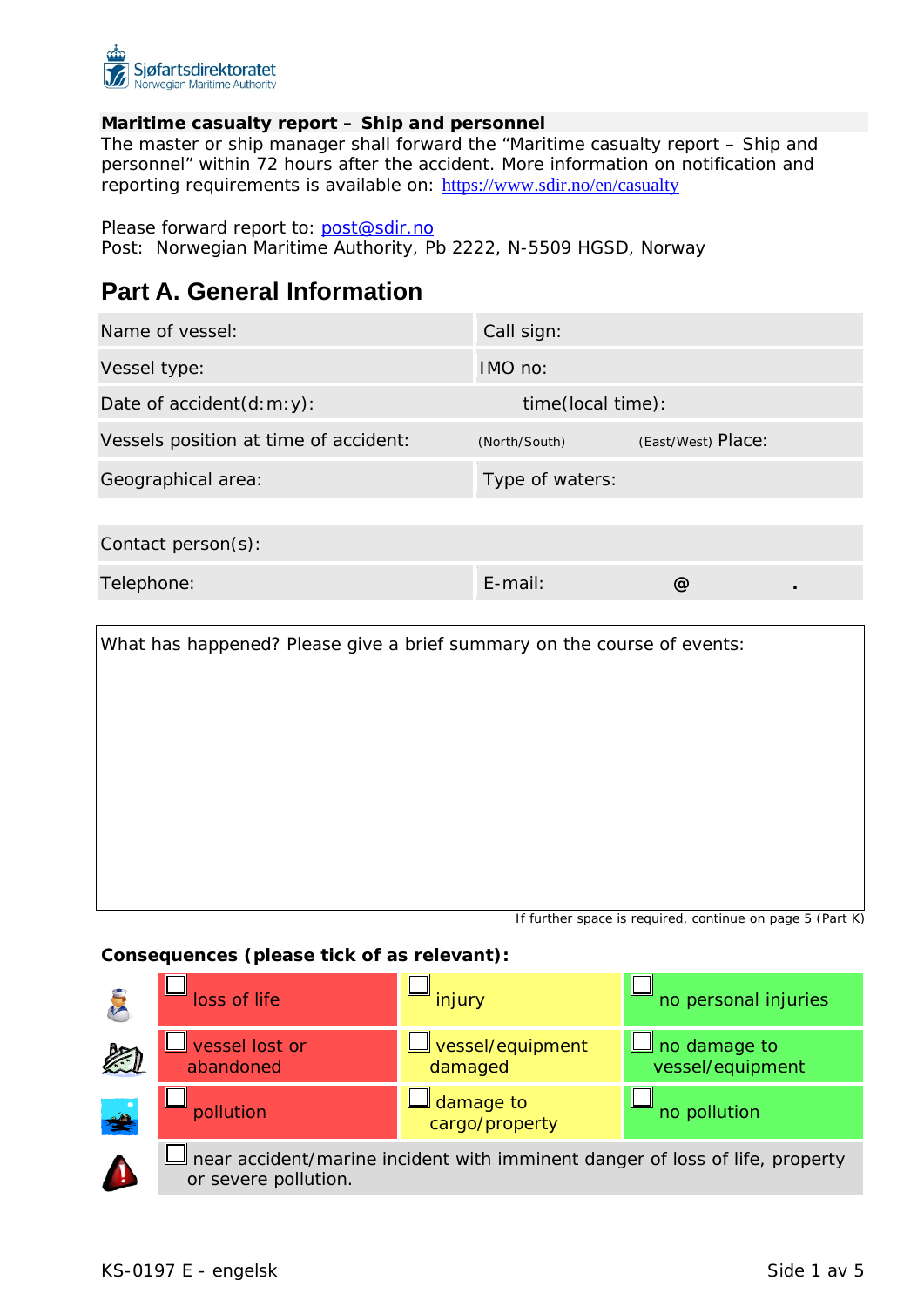

### **Part B. Weather and sea state**

| Wind direction: |                                                                               | force: | (m/s) |         | Wave height:                                                   | (m) |
|-----------------|-------------------------------------------------------------------------------|--------|-------|---------|----------------------------------------------------------------|-----|
| Visibility:     | Good (Over 5 Nm)<br>$\Box$ Moderate $(2, 1 - 4, 9$ Nm)<br>Poor $(0.5 - 2$ Nm) |        |       | Unknown | $\Box$ Fog (under 0,5 Nm)<br>$\Box$ Visibility below (0,25 Nm) |     |
| Lighting:       |                                                                               |        |       |         | □ Daylight □ Night/dark □ Twilight/dusk □ Unknown              |     |

Current (direction and force):

# **Part C. Vessel particulars**

| Gross tonnage:                      | Built: | Breadth:                     | Length over all: |  |  |  |
|-------------------------------------|--------|------------------------------|------------------|--|--|--|
| Nationality:                        |        | Hull material:               |                  |  |  |  |
| Class:                              |        | Trading area:                |                  |  |  |  |
| Last class inspection (Place/date): |        |                              |                  |  |  |  |
| VDR type:                           |        | Accident data stored: Ves no |                  |  |  |  |

### **At time of accident:**

| Vessel's activity:                |              |                                                    |                                                        |         |         |  |  |
|-----------------------------------|--------------|----------------------------------------------------|--------------------------------------------------------|---------|---------|--|--|
| Loading condition:                |              |                                                    | Type of cargo:                                         |         |         |  |  |
| Place of departure:               |              |                                                    | Place of arrival:                                      |         |         |  |  |
| The vessels course:               | $(°)$ Speed: |                                                    | (knots) and draught:                                   |         | (meter) |  |  |
| Bridge team composition:          |              |                                                    |                                                        |         |         |  |  |
| Watch schedule in use:            |              |                                                    | Nautical charts : $\Box$ Paper $\Box$ ECDIS $\Box$ ECS |         |         |  |  |
| $Pilot:$ Yes $\Box$ No $\Box$     |              | Exemption Certificate: $\Box$ Yes $\Box$ No $\Box$ |                                                        |         |         |  |  |
| Persons on board:                 |              |                                                    |                                                        |         |         |  |  |
| Additional crew:<br>Safe manning: |              |                                                    | Passengers:                                            | Others: | Total:  |  |  |

## **Part D. Causes**

*What where the immediate physical cause, and what other factors may have influenced the course of event (communication, organization, working conditions, weather, etc.)?*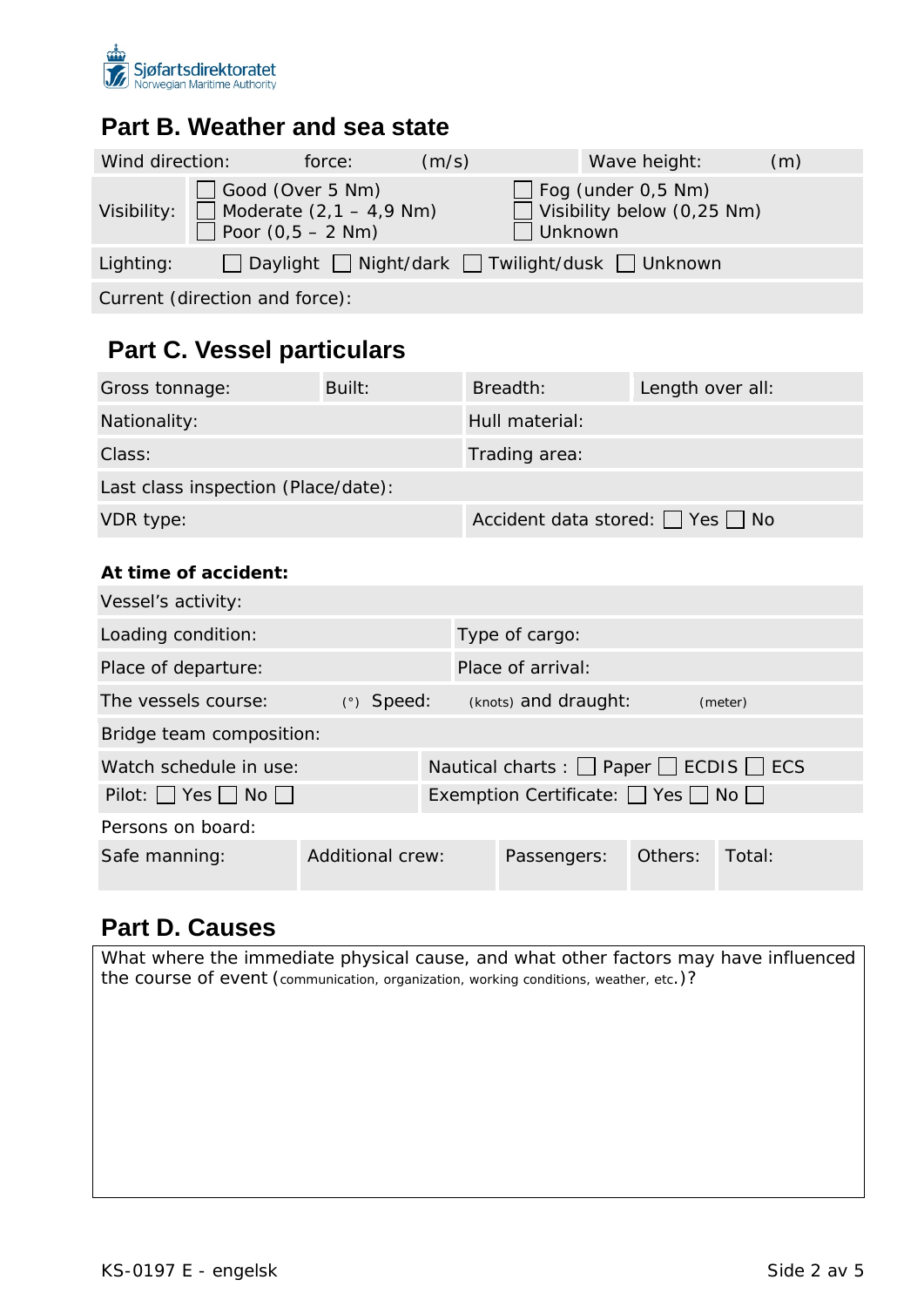

# **Part E. Injuries and fatalities**

|                                                              | Number of injured persons:                                                                        |                                     | Number of fatalities or missing persons: |                 |                                              |  |
|--------------------------------------------------------------|---------------------------------------------------------------------------------------------------|-------------------------------------|------------------------------------------|-----------------|----------------------------------------------|--|
| If more than 2 injured/dead, use part K, or add attachments. |                                                                                                   |                                     |                                          |                 |                                              |  |
|                                                              | Female $\Box$ Male<br>DOB:                                                                        |                                     |                                          | Position:       |                                              |  |
|                                                              | Nationality:                                                                                      |                                     |                                          |                 | Place on board:                              |  |
| $\mathbf{A}$                                                 | Accident occurred while injured was:<br>on duty $\Box$ off duty                                   |                                     |                                          |                 | Hours on duty:                               |  |
|                                                              |                                                                                                   | Personal protective equipment used: |                                          |                 |                                              |  |
|                                                              | Type of accident:                                                                                 |                                     | Type of injury:                          |                 |                                              |  |
|                                                              | Hospitalized<br>Medical treatment<br>First aid<br>Treatment:                                      |                                     |                                          |                 |                                              |  |
|                                                              | >72hrs absence from work<br>Death<br>Consequence:<br><72hrs absence from work<br>Alternative work |                                     |                                          |                 |                                              |  |
|                                                              | DOB:                                                                                              |                                     | Female   Male                            | Position:       |                                              |  |
|                                                              | Nationality:                                                                                      |                                     |                                          | Place on board: |                                              |  |
|                                                              | Accident occurred while injured was:<br>on duty $\Box$ off duty                                   |                                     | Hours on duty:                           |                 |                                              |  |
| B                                                            | Personal protective equipment used:                                                               |                                     |                                          |                 |                                              |  |
|                                                              | Type of accident:                                                                                 |                                     | Type of injury:                          |                 |                                              |  |
|                                                              | Medical treatment<br>First aid<br>Hospitalized<br>Treatment:                                      |                                     |                                          |                 |                                              |  |
|                                                              | Consequence:                                                                                      | Death<br><72hrs absence from work   |                                          |                 | >72hrs absence from work<br>Alternative work |  |

# **Part F. Pollution**

Pollutant:

Quantity: UN-number:

# **Part G. Damage to vessel, equipment, cargo or property**

|  |  | Please describe type and extent of damage to vessel, cargo, property or equipment: |  |
|--|--|------------------------------------------------------------------------------------|--|
|  |  |                                                                                    |  |
|  |  |                                                                                    |  |
|  |  |                                                                                    |  |
|  |  |                                                                                    |  |
|  |  |                                                                                    |  |
|  |  |                                                                                    |  |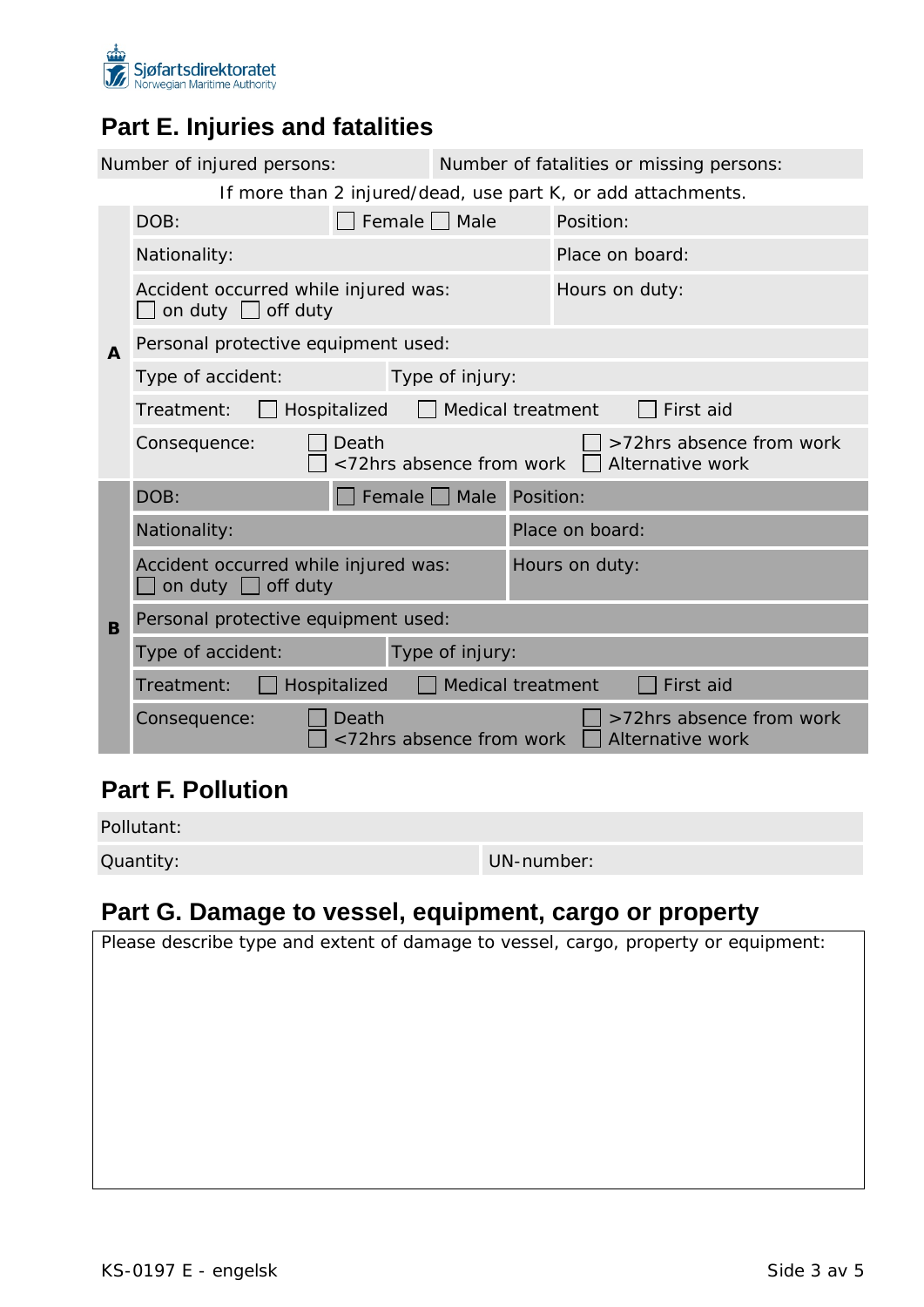

### **Part H. Risk assessment – risk analysis**

*Has dangers with the work or ship-operation been assessed? How and by whom?*

# **Part I. Preventive action**

*Has shipboard management or owners taken any preventive action?(short and long term):*

## **Part J. Comments from the vessel's safety delegate(s)**